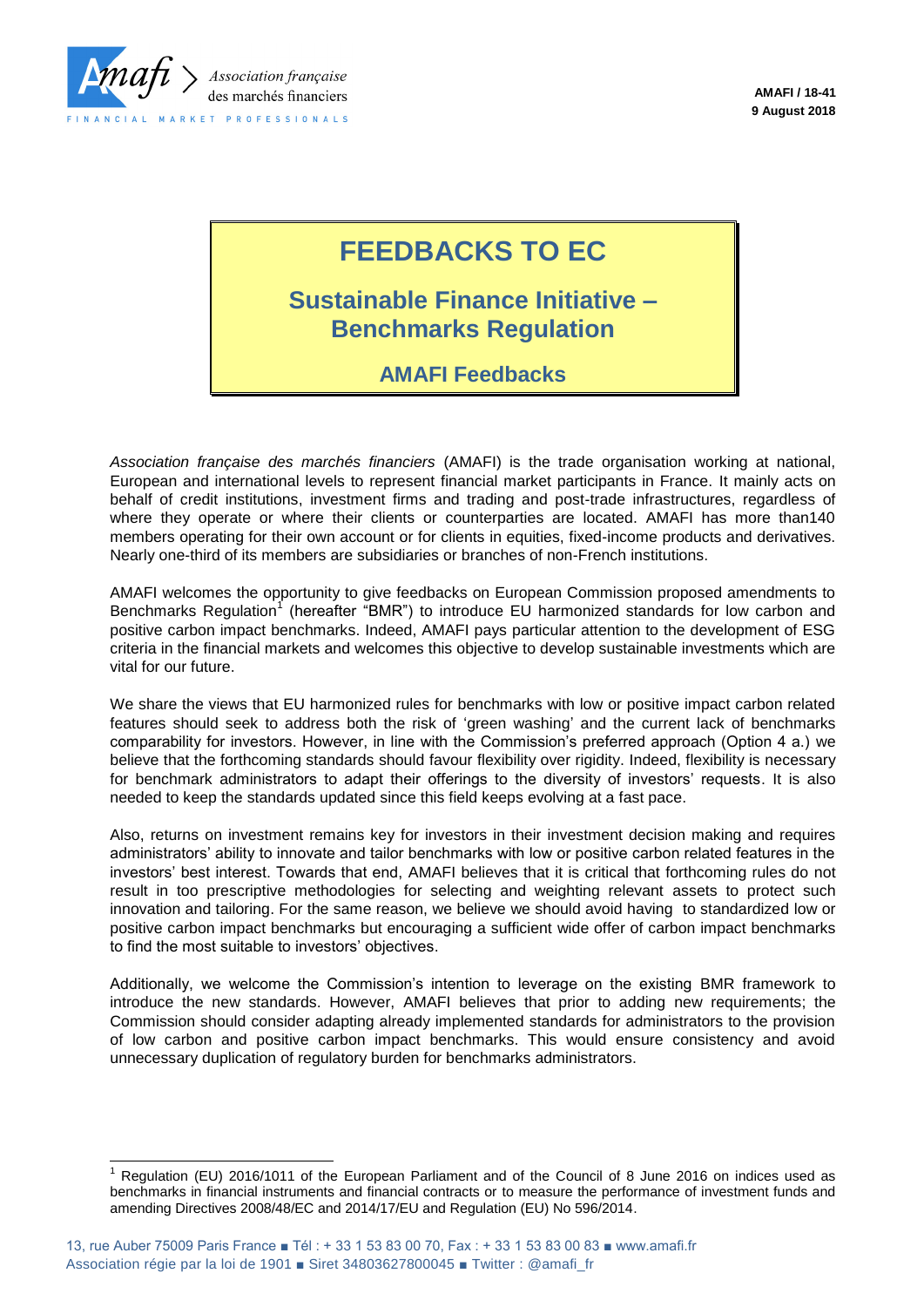

Finally, AMAFI drafted this answer with the key principles as developed below:

- Acknowledge diversity in investors' approaches to portfolio decarbonization.
- Rely on BMR to avoid unnecessary duplication of regulatory burden.
- Strike the right balance between standardization and investors' performance.
- Anticipate future improvements in carbon research, starting with enhanced companies' carbon data disclosure<sup>2</sup>.
- Acknowledge that carbon data disclosure, like ESG data disclosures, creates biases towards large cap, geographies, developed countries, sensitive sectors etc.

## **KEY PROPOSITIONS FOR DELEGATED ACTS**

AMAFI understands that the Commission will rely on the group of technical experts' conclusions to prepare Delegated Acts. However, AMAFI would like to take the opportunity of this response to make comments and recommendations on the definitions and the methodology to design low carbon and positive carbon impact benchmarks. AMAFI's main recommendations are summarized below:

- Definitions :
	- AMAFI agrees with the Commission's proposal to make a clear distinction between low carbon and positive carbon impact benchmarks. Nevertheless, the low carbon benchmark bucket would not and should not be homogeneous. It requires a high degree of customization to meet the diversity of investors' needs and should go with flexible standards.
	- The proposed definition of positive carbon impact benchmark is questionable to the extent that some benchmarks may also be compliant with the 2°C objective in the Paris Climate Agreement although companies are not saving more carbon emissions than their carbon footprint. Moreover, AMAFI believes that the definition of this category needs more clarification to avoid misunderstanding and increase the market's homogeneity.
	- AMAFI welcomes further clarification that benchmarks acquire the low and positive benchmark status only on an optional and not on a mandatory basis. It should be emphasized that the application of the low carbon and positive carbon definitions is optional. The reason being that if benchmarks were required to automatically become low-carbon benchmarks or positive carbon impact benchmarks if they fall within the definition it would hinder innovation. Administrators should only be required to comply with these additional requirements to the extent they wish to be able to designate their benchmark as a low-carbon benchmark or positive carbon impact benchmark.
- Input data

l

- Administrators need flexibility in selecting data providers. For example, they can be allowed to follow the usual criteria of BMR such as transparency and robustness of providers (*BMR, art. 11.1*).
- The carbon footprint measures should be defined in the methodology but emissions caused by a company's customers (scope 3) should not be a must have.

 $^2$ A significant amount of data is not yet made publicly available and is instead estimated by research agencies.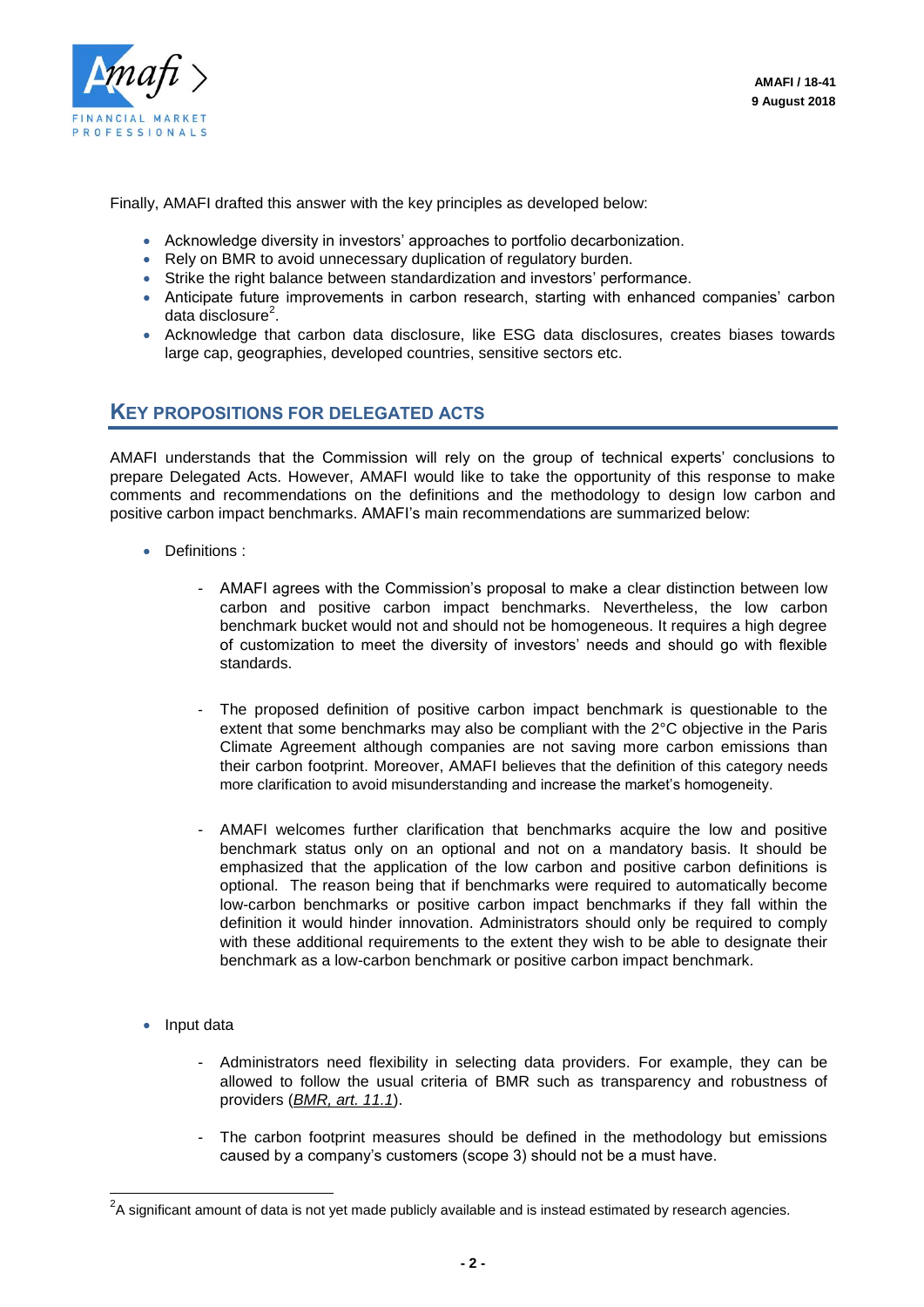

- Any use of companies' projected emissions should be specified in the methodology and explained although widely recognized scenarios by sector should be favored.
- Assets selection & weighting
	- If carbon data is used to select components and determine weighting, the following elements should be described in the methodology, so users are able to measure the difference between low carbon benchmark and its equivalent standard benchmark:
		- any thresholds used in the selection:
		- whether and how carbon data impact the weighting; and
		- any applied carbon momentum strategy.

Non-carbon related financial criteria applied to select components should also be specified in the methodology, as for any type of benchmarks, for users to track the respective impact of carbon data and financial criteria in the components' selection & weighting.

- Exclusion principles and sector selection
	- AMAFI believes that an exclusion criterion should firstly be based on carbon impact and above all avoid potential arbitrary exclusion (for instance, exclusion not based on objective methods).
	- Sectors' exclusion should be specified and explained as well as any companies' bucketing based on their "green" or "brown" revenues and in consistency with the forthcoming EU classification systems for sustainable activities.
	- Nevertheless, for AMAFI it is essential that the administrator retain flexibility on how this requirement is carried out. For example, flexibility in the selection of companies for positive carbon impact benchmarks is key as in the short term, it will be very challenging to show components' positive carbon impact in the absence of stable and complete data and before the EU classification systems for sustainable activities is adopted.
- Additional elements to consider
	- AMAFI strongly suggests to formally take into account the 2°C objective Paris Climate Agreement including making references to it in the future delegated acts for selection, exclusion and weighting of assets.
	- Green bonds benchmarks should also be integrated into this proposal.
	- Compensation schemes via carbon emission certificates should be accepted and disclosed in the methodology.
- Disclosure carbon exposure for low carbon benchmarks: this disclosure should only be optional for Benchmark administrators of low carbon benchmark given its challenging computation and still questionable value. This would otherwise add an unnecessary regulatory burden to administrators without genuine value for investors.
- Governance: methodology rectification or enhancement guidelines should be allowed to keep track with the ever fast evolving carbon research.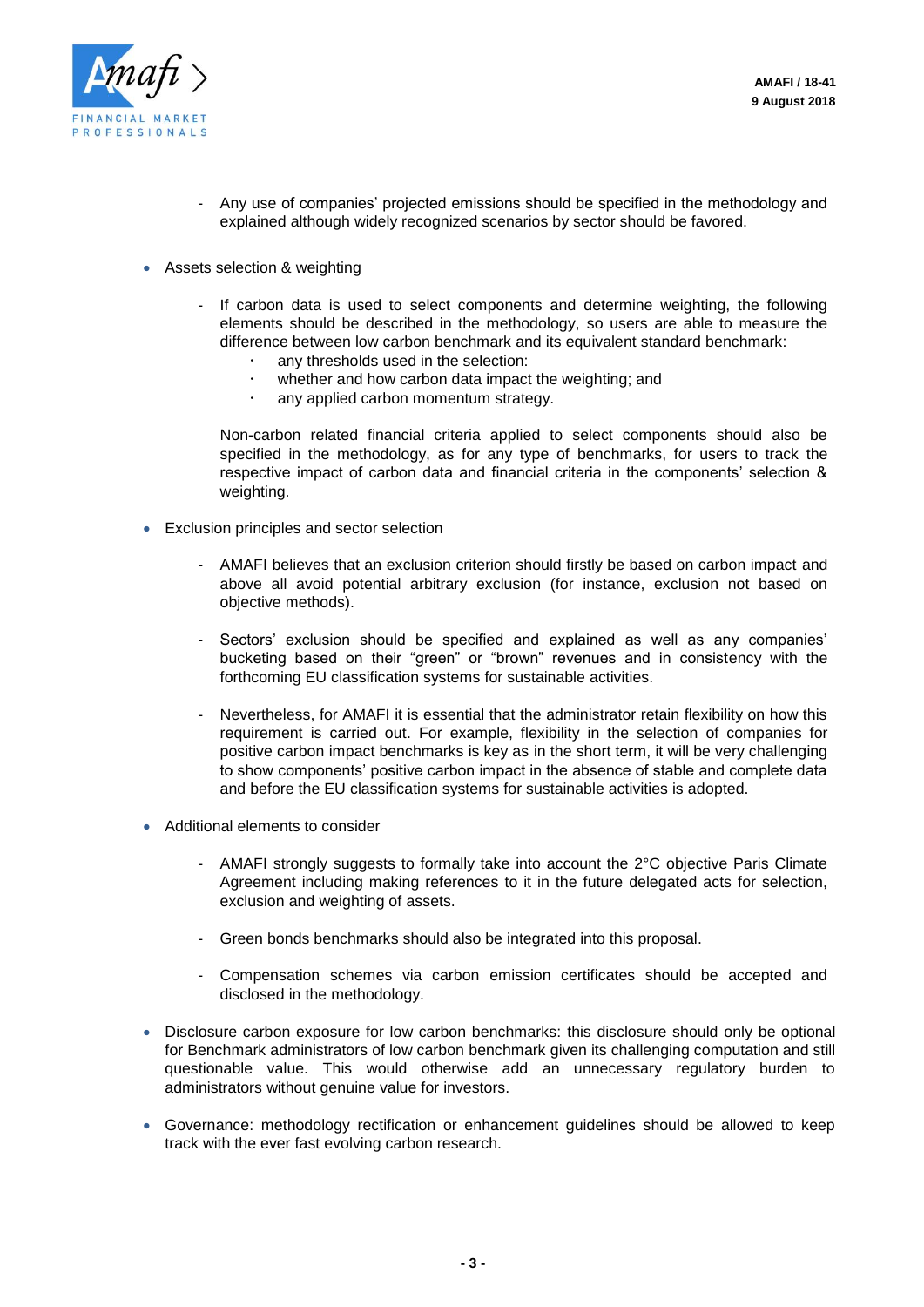

# **COMMENTS AND QUESTIONS ON THE TWO CATEGORIES DEFINED IN THE EC'S PROPOSAL**

#### *Article 1.1 of EC's Proposal*:

*'low-carbon benchmark' means a benchmark where the underlying assets, for the purposes of point 1(b)(ii) of this paragraph, are selected so that the resulting benchmark portfolio has less carbon emissions when compared to the assets that comprise a standard capital-weighted benchmark and which is constructed in accordance with the standards laid down in the delegated acts referred to in Article 19a(2); (23b)* 

*'positive carbon impact benchmark' means a benchmark where the underlying assets, for the purposes of point 1(b)(ii) of this paragraph, are selected on the basis that their carbon emissions savings exceed the asset's carbon footprint and which is constructed in accordance with the standards laid down in the delegated acts referred to in Article 19a(2).*

These two categories reflect two distinct objectives:

- Low carbon benchmarks reflect the desire of investors to reduce the transition risks of an exposure to carbon intensive companies (notably the stranded assets risk);
- Positive carbon impact benchmarks reflect a stronger focus on impact and climate change reduction concerns.

While it is useful to distinguish two broad categories, underpinned by two different objectives, one must keep in mind that benchmark providers, answering investors' expectations, are in fact moving towards increasingly customized strategies. Most benchmark already available would fall into the low carbon category, as they are based on available data and initial investor demand. But investor demand is now evolving towards more sophisticated strategies, as information and education is developing around these topics.

The second category would mostly comprise current "clean technology" sector-based benchmarks.

Additionally, the FAQ on financing sustainable growth<sup>3</sup> reiterates that only positive carbon impact benchmark could be compliant with the 2°C objective in the Paris Climate Agreement. However, AMAFI does not totally agree with this assumption. We believe that a company selected in a low carbon benchmark that have a projected carbon footprint improving could be compliant with the 2°C objective even though its carbon emission savings are lower than what needed to be selected in a positive carbon impact benchmark.

## **RECOMMENDATIONS FOR LOW CARBON AND POSITIVE CARBON IMPACT BENCHMARK METHODOLOGIES**

#### **1. Input data**

#### *1.1. Data providers*

AMAFI believes that the methodology of low carbon or positive carbon impact benchmarks should include the name of extra-financial rating agencies selected as carbon data providers, and a mention as to where find more information on this provider (typically a link to the provider's website).

 3 Frequently asked questions: Commission proposals on financing sustainable growth, 24 May 2018 [\(link\)](http://europa.eu/rapid/press-release_MEMO-18-3730_en.htm).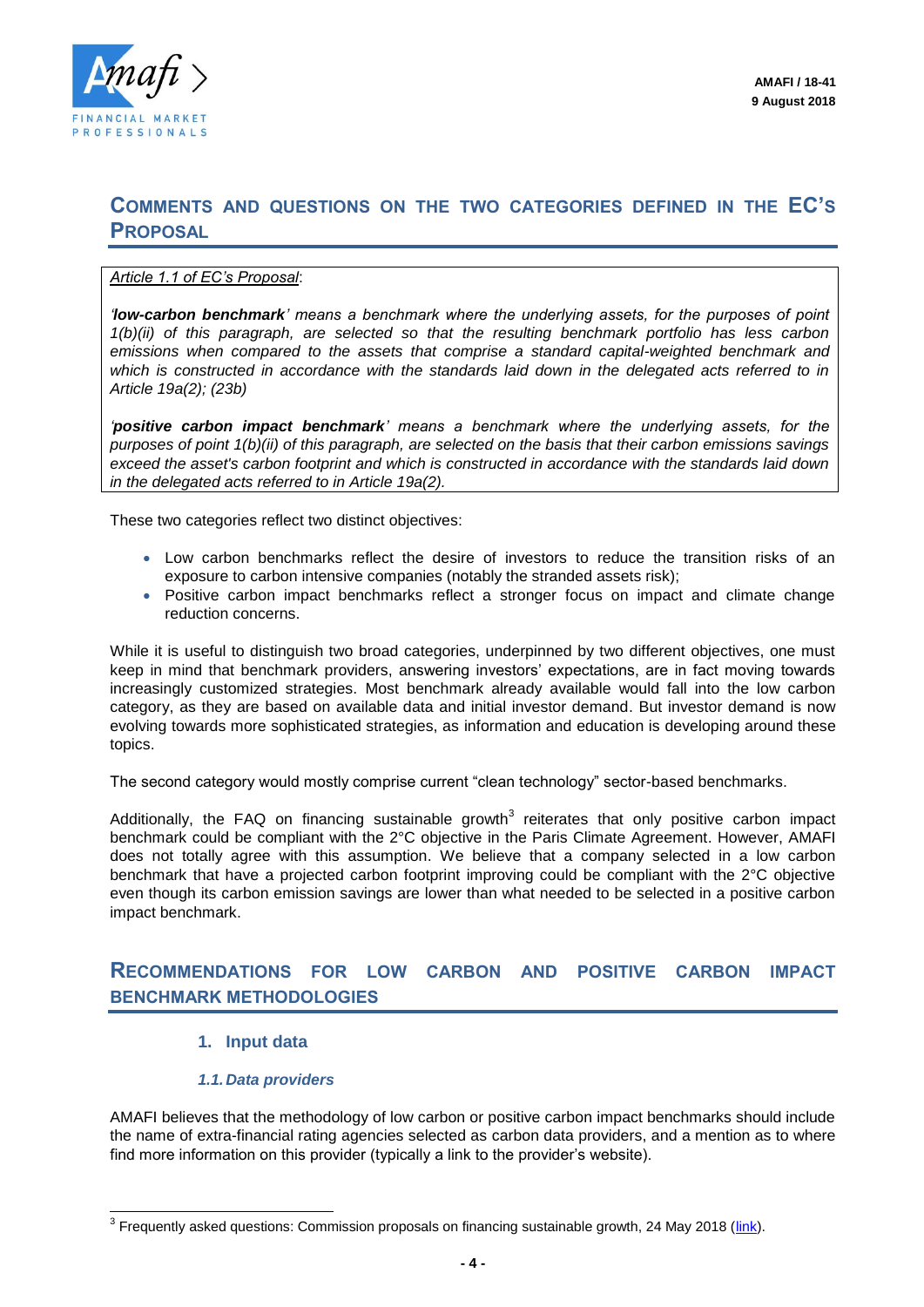

Given the continuous improvement in carbon data disclosures by companies (notably in their coverage by extra-financial rating agencies) and in order to get the most comprehensive set of data, AMAFI believes that at this point in time it is not appropriate to select a limited list of extra-financial rating agencies approved as carbon data providers. It neither seems appropriate to determine a limited list of mandatory criteria to be applied by benchmark administrators in selecting such providers. Administrators of benchmarks should however apply the usual selection criteria that will let them meet the data quality requirements laid out of BMR, such as: expertise (as reflected in the background and credential of a providers' teams), transparency (as reflected in the publication of the provider's methodology to collect and analyze carbon data), robustness (reflected in the provider's number of years of existence, staff count, or soundness of financial results).

#### *1.2.Scope of carbon emissions*

AMAFI feels that the methodology of low carbon and positive carbon impact benchmarks should specify the scope of emissions used (Scope 1**<sup>4</sup>** / Scope 2**<sup>5</sup>** / Scope 3**<sup>6</sup>** / Scope 4 or "avoided emissions").

As there is still potential heterogeneity on the definitions of carbon emission scopes, it would also be preferable to include in this methodology a definition of the considered scope(s) (directly, or by reference to publicly available information from the selected provider).

In line with the spirit of "Option 4a" retained by the EC (set minimum standards, without creating undue constraints at this time), and while there is a growing interest of investors to use Scope 3 emissions in indices, AMAFI recommends to make it optional to use these in low carbon and positive carbon impact benchmarks' methodologies. The greenhouse gas protocol itself questioned the relevance of using Scope 3 emissions to compare companies' emissions<sup>7</sup>.

## **2. Selection and weight calculation criteria**

For AMAFI, the methodology of low carbon and positive carbon impact benchmarks should specify whether carbon data is used in the selection of eligible components and/or also to determine their weights in the index.

- When carbon data is used in the selection of eligible components, the benchmark's methodology should specify any threshold used in the selection.
- When carbon data is factored into the determination of the weights of eligible components, the benchmark's methodology should comprise formula, which explicitly lay out how carbon data impact the components' weights.

The methodology should also specify whether a carbon momentum strategy is applied, such that past increase or decrease in carbon emissions would be considered in selecting or weighting the benchmarks' components, notably with a view to foster a continuous improvement approach.

Finally, the methodology should enable users to compute the number of components meeting the carbon selection criteria, and compare it to the number of components in the initial benchmark universe.

 4 Emissions caused by a company's customers.

<sup>&</sup>lt;sup>5</sup> Indirect emissions generated by the supply of raw materials or other "input" procured by the company upstream in order to produce its products or deliver its services.<br><sup>6</sup> Emissions seused by a sempeny's quotemers.

Emissions caused by a company's customers.

<sup>7</sup> "*The Corporate Value Chain (Scope 3) Standard is designed to enable comparisons of a company's GHG emissions over time. It is not designed to support comparisons between companies based on their scope 3 emissions. Differences in reported emissions may be a result of differences in inventory methodology, company size or structure. Additional measures are necessary to enable valid comparisons across companies, such as consistency in methodology, consistency in data used to calculate the inventory, and reporting of intensity ratios or performance metrics*" (*Greenhouse Gas protocol, FAQ, Question 7* – [link\)](https://ghgprotocol.org/sites/default/files/standards_supporting/FAQ.pdf).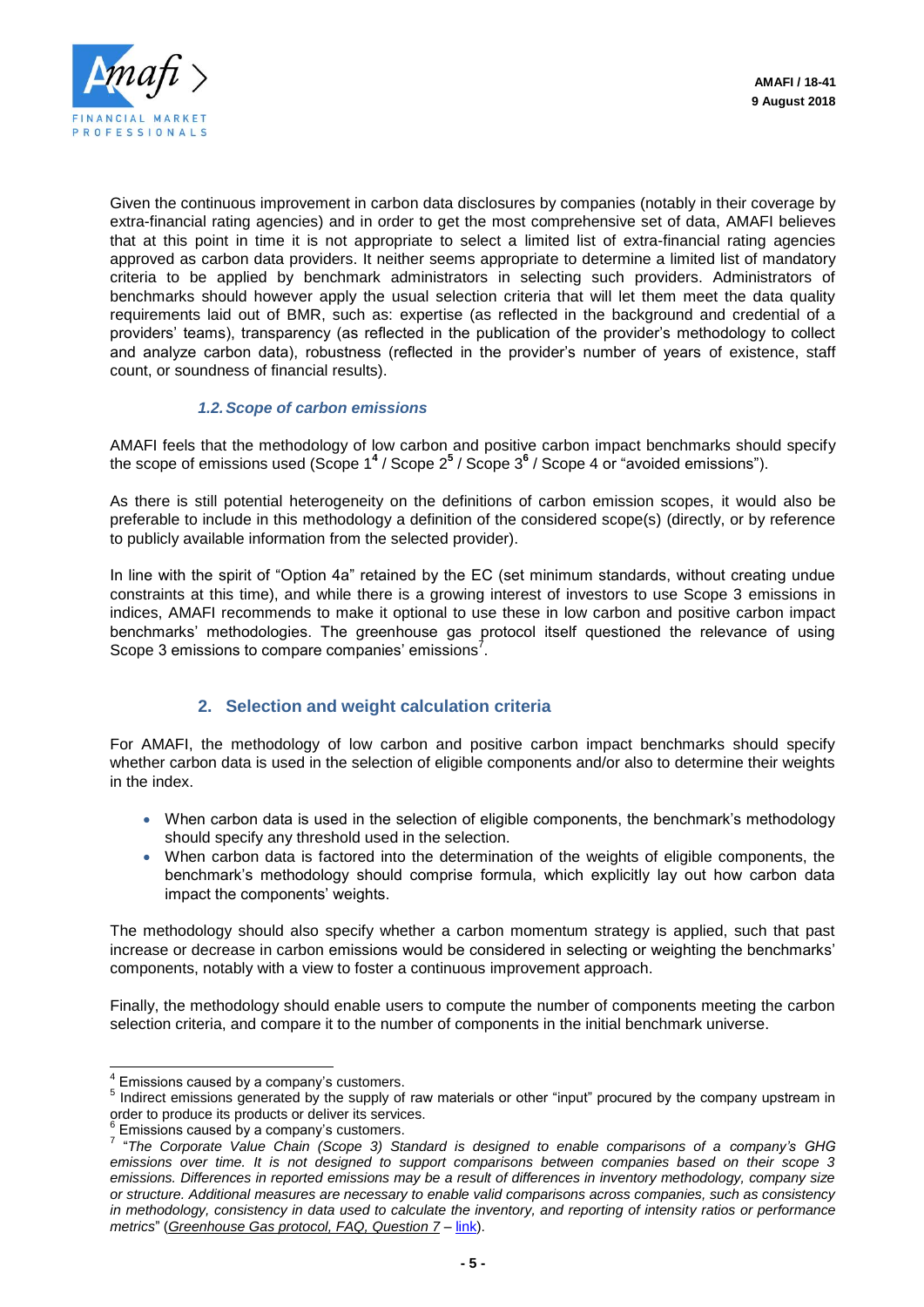

#### **3. Exclusion requirements**

AMAFI thinks that the methodology of low carbon and positive carbon impact benchmarks should enable benchmark users to understand if a 'best-in-universe' or 'best-in-class' approach is adopted.

If some sectors are excluded from the benchmark, the list of excluded sectors should be specified, with a definition or reference to the considered sector breakdown (using, for example, Global Industry Classification Standard - GISC - sectors or sub-sectors). The reference to excluded sectors should be made according to the EU classification system for sustainable activities.

The benchmark's methodology should also specify if, in order to foster a forward looking approach and encourage future carbon emission reduction, there is a bucketing of companies according to their "green" or "brown" revenues, in order to favor the former in the selection of the benchmark's components. In that case, the methodology should clearly define "green" or "brown" revenues (directly, or by reference to publically available information from the selected provider).

#### **4. Sector selection**

AMAFI believes that the future Regulation should allow several possibilities to select companies for positive carbon impact benchmarks. For example, a benchmark that selects components based on their percentage of revenues in sectors that contribute to carbon emission reductions (for example, 'clean techs' sector) should fall into this category. Again, the reference to selected sectors should be made according to the EU classification system for sustainable activities.

#### **5. Specific case of Green Bond benchmarks**

Green Bonds are "Use of Proceeds" bonds intended to encourage sustainability and to support climaterelated or other types of special environmental projects. AMAFI considers that those financial instruments are essential to support transforming European economy into a greener, more resilient and circular system as well as an opportunity to provide concrete solutions to respond to climate change. AMAFI would thus like to see them integrated in the low carbon benchmarks and positive carbon impact benchmarks talks.

This must be closely linked to the item in the EC action plan addressing good practices in terms of reporting and disclosure as well as impact measurement to be applied by issuers of Green Bonds. The implementation of green bond benchmark guidelines are dependent on the green taxonomy entailed in the EC action plan.

As Green Bonds primarily target green projects, which an issuer reports will be financed or refinanced through the bonds, it is important that even green bonds from companies in "non-green" sectors be eligible to Positive carbon impact benchmarks, as long as they respect the good practices of the Green Bonds market. These include notably: financing of eligible green projects, and provision of a second party opinion.

#### **6. Disclosure of the carbon exposure of the low carbon benchmark**

In the space of sustainable investment, there is increasing attention to carbon exposure measurement, and to disclosure on such exposure. While this is a good practice, there is still a lot of debate as to the relevance of such carbon exposure measurement for a whole benchmark, or as to the best way to compute it.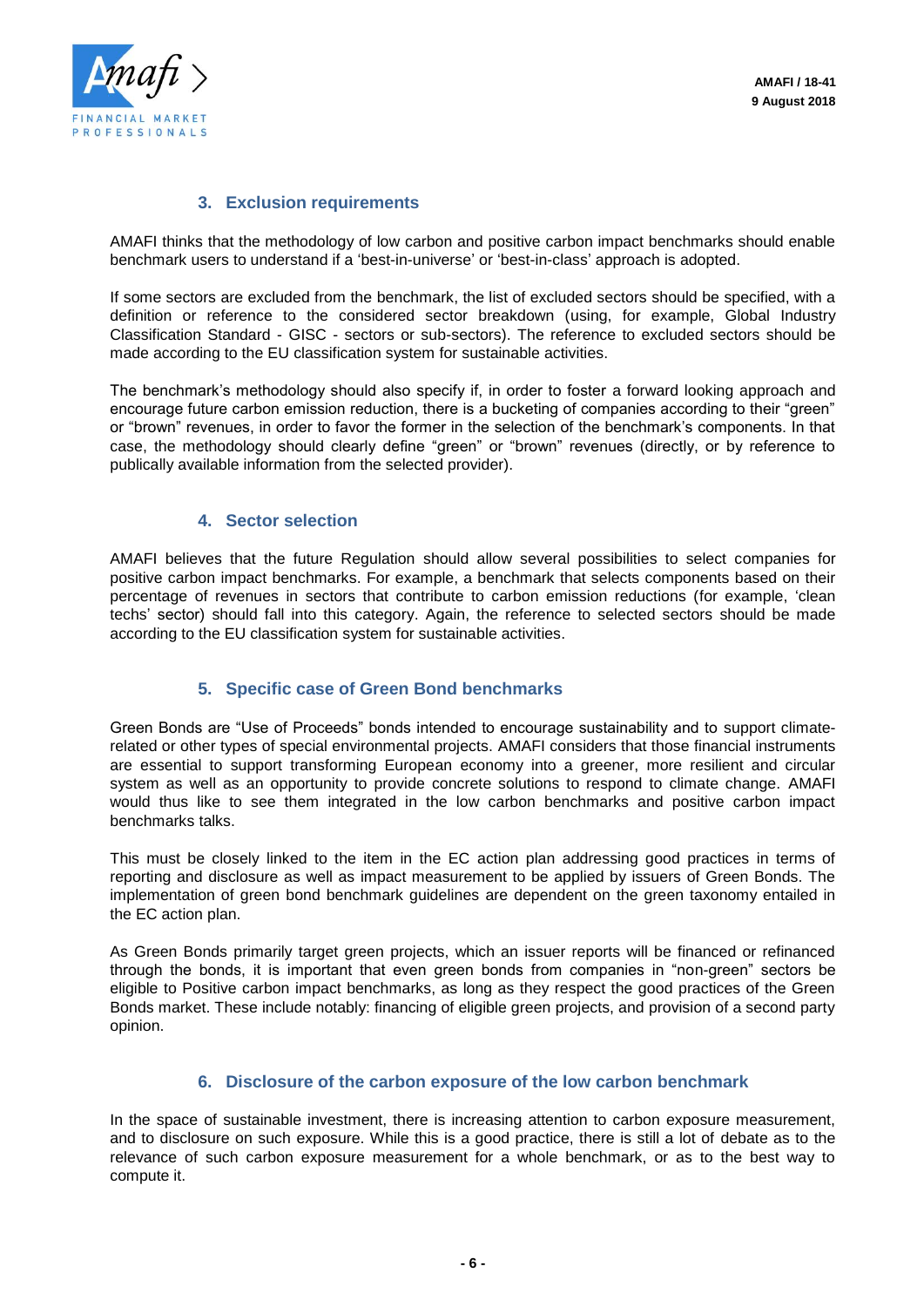

The main reasons for debates as to the relevance of measuring a benchmark's carbon exposure are, in our view:

- Some data is still lacking and there is a wide disparity in data availability between underlying assets.
- Measurement of avoided emissions is especially controversial. In particular, creating green capacity is not necessarily synonymous of carbon emission avoidance).
- For most of benchmarks, it is still challenging to measure the carbon exposure.

That is why, for AMAFI, adding a mandatory disclosure requirement for administrators of low carbon benchmarks on their carbon exposure, seem, at least at this early stage, inappropriate since it could have detrimental effects on promoting more responsible benchmarks. We also believe that investors should be able to choose between low carbon benchmarks available even those that do not disclose carbon exposure. Similarly, we believe it should be left to the administrator to disclose carbon exposure of its benchmark.

If a benchmark administrator chooses to disclose the benchmark's carbon exposure in the methodology, suggested good practices are as follows:

- The methodology should specify where the information will be published, at which frequency.
- The methodology should lay out how the carbon exposure will be computed, notably leveraging on existing European methodologies approved by the Commission and largely used by corporate companies to calculate their environmental performance (such as the Product Environmental Footprint and the Organization Environmental Footprint).
- The report should seek to compare the considered benchmarks' carbon "performance" with that of a relevant standard benchmark (for example calculating the carbon footprint -or carbon risk, or carbon savings…- of each benchmarks' underlying components, and comparing the result against relevant standard benchmark).
- The report should seek to track record previous years' results in order to foster improvements.

#### **7. Impact of incorporation of financial filters if any**

In line with the methodology transparency requirements laid out by BMR, the methodology of low carbon benchmarks shall specify the non carbon-related financial criteria applied to select the components (for example: Average Daily traded Volume, liquidity, sector & country diversification, historical volatility or dividends).

In the case of low carbon benchmarks, the methodology should enable benchmark users to understand the order in which carbon-related and financial criteria are applied, and their respective impact in the resulting components' selection and weights.

#### **8. Carbon benchmarks' governance**

In line with the governance requirements laid out by BMR, the methodology of low carbon benchmarks shall specify the process to authorize and apply a rectification of past benchmark values, or an enhancement of the methodology for future benchmark calculations.

Taking into consideration the fast moving nature of carbon research, the governance of low carbon benchmarks should define rectification or methodology enhancement guidelines, which enable benchmark users to benefit from the latest improvements, while avoiding unjustified discretion from benchmarks' administrators.